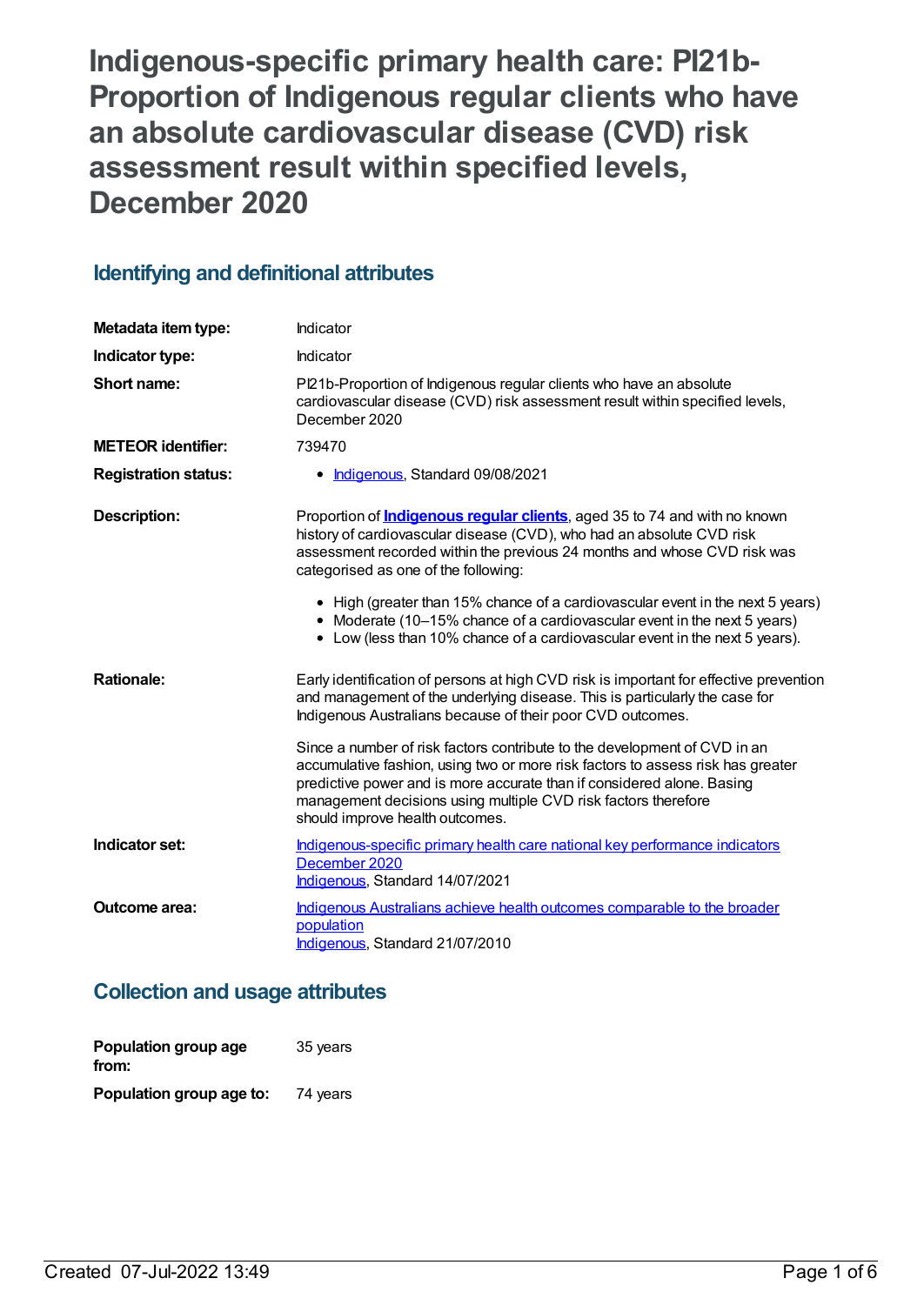| <b>Computation description:</b> | Proportion of <b>Indigenous regular clients</b> , aged 35 to 74 and with no known<br>history of cardiovascular disease (CVD), who had an absolute CVD risk<br>assessment recorded within the previous 24 months and whose CVD risk was<br>categorised as one of the following:             |
|---------------------------------|--------------------------------------------------------------------------------------------------------------------------------------------------------------------------------------------------------------------------------------------------------------------------------------------|
|                                 | • High (greater than 15% chance of a cardiovascular event in the next 5 years)<br>• Moderate (10–15% chance of a cardiovascular event in the next 5 years)<br>• Low (less than 10% chance of a cardiovascular event in the next 5 years).                                                  |
| <b>Computation:</b>             | Presented as percentage.<br>(Numerator $\div$ Denominator) x 100                                                                                                                                                                                                                           |
| Numerator:                      | Calculation A: Number of Indigenous regular clients, aged 35 to 74 and with no<br>known history of cardiovascular disease (CVD), who had an absolute CVD risk<br>assessment recorded within the previous 24 months with risk assessed as high<br>(greater than 15% over the next 5 years). |
|                                 | Calculation B: Number of Indigenous regular clients, aged 35 to 74 and with no<br>known history of cardiovascular disease (CVD), who had an absolute CVD risk<br>assessment recorded within the previous 24 months with risk assessed<br>as moderate (10-15% over the next 5 years).       |
|                                 | Calculation C: Number of Indigenous regular clients, aged 35 to 74 and with no<br>known history of cardiovascular disease (CVD), who had an absolute CVD risk<br>assessment recorded within the previous 24 months with risk assessed as low<br>(less than 10% over the next 5 years).     |
| Numerator data elements:        | <b>Data Element / Data Set-</b>                                                                                                                                                                                                                                                            |
|                                 | Person-age, total years N[NN]                                                                                                                                                                                                                                                              |
|                                 | Data Source                                                                                                                                                                                                                                                                                |
|                                 | Indigenous-specific primary health care national Key Performance Indicators<br>(nKPI) data collection                                                                                                                                                                                      |
|                                 | NMDS / DSS                                                                                                                                                                                                                                                                                 |
|                                 | Indigenous-specific primary health care NBEDS December 2020                                                                                                                                                                                                                                |
|                                 | Guide for use                                                                                                                                                                                                                                                                              |
|                                 | Aged 35-74 only.                                                                                                                                                                                                                                                                           |
|                                 | Data Element / Data Set-                                                                                                                                                                                                                                                                   |
|                                 | Person-cardiovascular disease recorded indicator, yes/no code N                                                                                                                                                                                                                            |
|                                 | Data Source                                                                                                                                                                                                                                                                                |
|                                 | Indigenous-specific primary health care national Key Performance Indicators<br>(nKPI) data collection                                                                                                                                                                                      |
|                                 | NMDS / DSS                                                                                                                                                                                                                                                                                 |
|                                 | Indigenous-specific primary health care NBEDS December 2020                                                                                                                                                                                                                                |
|                                 | Data Element / Data Set-                                                                                                                                                                                                                                                                   |
|                                 | Person-Indigenous status, code N                                                                                                                                                                                                                                                           |
|                                 | Data Source                                                                                                                                                                                                                                                                                |
|                                 | Indigenous-specific primary health care national Key Performance Indicators<br>(nKPI) data collection                                                                                                                                                                                      |
|                                 | NMDS / DSS                                                                                                                                                                                                                                                                                 |
|                                 | Indigenous-specific primary health care NBEDS December 2020                                                                                                                                                                                                                                |
|                                 | Guide for use                                                                                                                                                                                                                                                                              |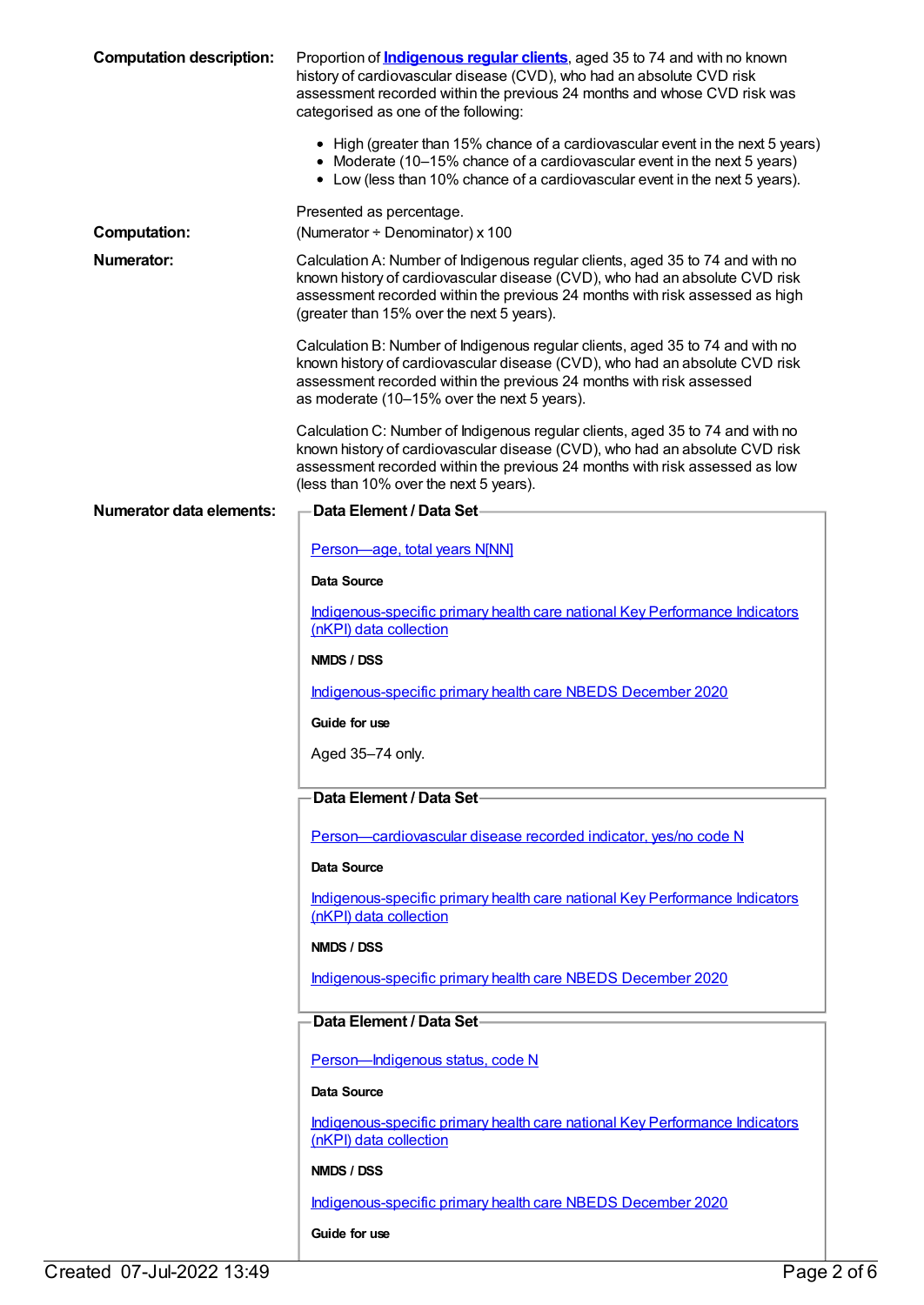Indigenous only.

# **Data Element / Data Set**

[Person—regular](https://meteor.aihw.gov.au/content/686291) client indicator, yes/no code N

### **Data Source**

[Indigenous-specific](https://meteor.aihw.gov.au/content/737914) primary health care national Key Performance Indicators (nKPI) data collection

**NMDS / DSS**

[Indigenous-specific](https://meteor.aihw.gov.au/content/738532) primary health care NBEDS December 2020

**Guide for use**

Regular clients only.

# **Data Element / Data Set**

[Person—absolute](https://meteor.aihw.gov.au/content/699029) cardiovascular disease risk assessment result categories, code N

**Data Source**

[Indigenous-specific](https://meteor.aihw.gov.au/content/737914) primary health care national Key Performance Indicators (nKPI) data collection

#### **NMDS / DSS**

[Indigenous-specific](https://meteor.aihw.gov.au/content/738532) primary health care NBEDS December 2020

# **Data Element / Data Set**

[Person—absolute](https://meteor.aihw.gov.au/content/699031) cardiovascular disease risk assessment result recorded indicator, yes/no code N

#### **Data Source**

[Indigenous-specific](https://meteor.aihw.gov.au/content/737914) primary health care national Key Performance Indicators (nKPI) data collection

#### **NMDS / DSS**

[Indigenous-specific](https://meteor.aihw.gov.au/content/738532) primary health care NBEDS December 2020

**Denominator:** Number of Indigenous regular clients, aged 35 to 74, who are not recorded as having CVD and who had an absolute CVD risk assessment result recorded within the previous 24 months.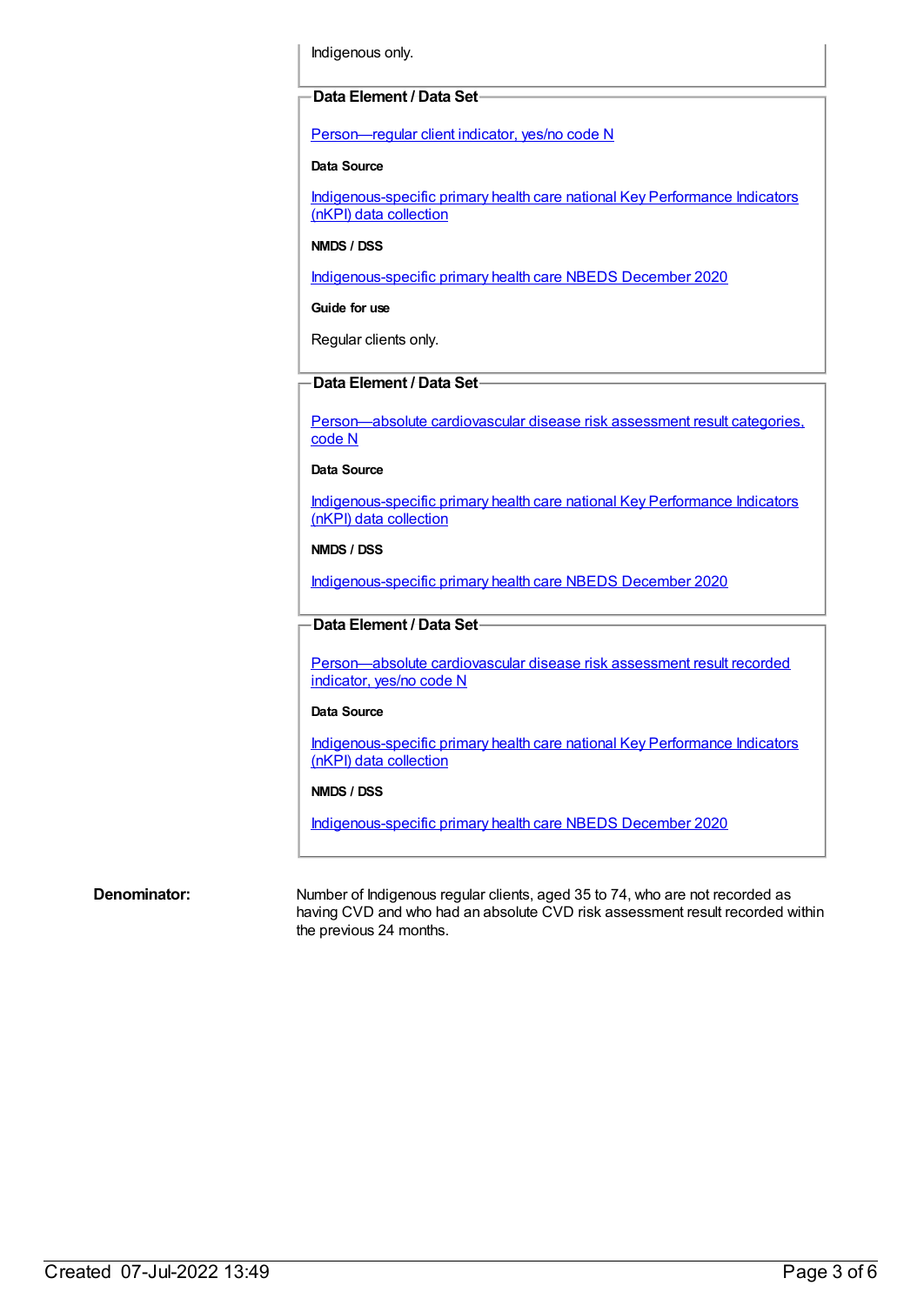## **Denominator data elements:**

## **Data Element / Data Set**

## [Person—age,](https://meteor.aihw.gov.au/content/303794) total years N[NN]

## **Data Source**

[Indigenous-specific](https://meteor.aihw.gov.au/content/737914) primary health care national Key Performance Indicators (nKPI) data collection

#### **NMDS / DSS**

[Indigenous-specific](https://meteor.aihw.gov.au/content/738532) primary health care NBEDS December 2020

**Guide for use**

Aged 35–74 only.

# **Data Element / Data Set**

[Person—cardiovascular](https://meteor.aihw.gov.au/content/465948) disease recorded indicator, yes/no code N

#### **Data Source**

[Indigenous-specific](https://meteor.aihw.gov.au/content/737914) primary health care national Key Performance Indicators (nKPI) data collection

**NMDS / DSS**

[Indigenous-specific](https://meteor.aihw.gov.au/content/738532) primary health care NBEDS December 2020

# **Data Element / Data Set**

[Person—Indigenous](https://meteor.aihw.gov.au/content/602543) status, code N

#### **Data Source**

[Indigenous-specific](https://meteor.aihw.gov.au/content/737914) primary health care national Key Performance Indicators (nKPI) data collection

#### **NMDS / DSS**

[Indigenous-specific](https://meteor.aihw.gov.au/content/738532) primary health care NBEDS December 2020

#### **Guide for use**

Indigenous only.

# **Data Element / Data Set**

[Person—absolute](https://meteor.aihw.gov.au/content/699031) cardiovascular disease risk assessment result recorded indicator, yes/no code N

## **Data Source**

[Indigenous-specific](https://meteor.aihw.gov.au/content/737914) primary health care national Key Performance Indicators (nKPI) data collection

#### **NMDS / DSS**

[Indigenous-specific](https://meteor.aihw.gov.au/content/738532) primary health care NBEDS December 2020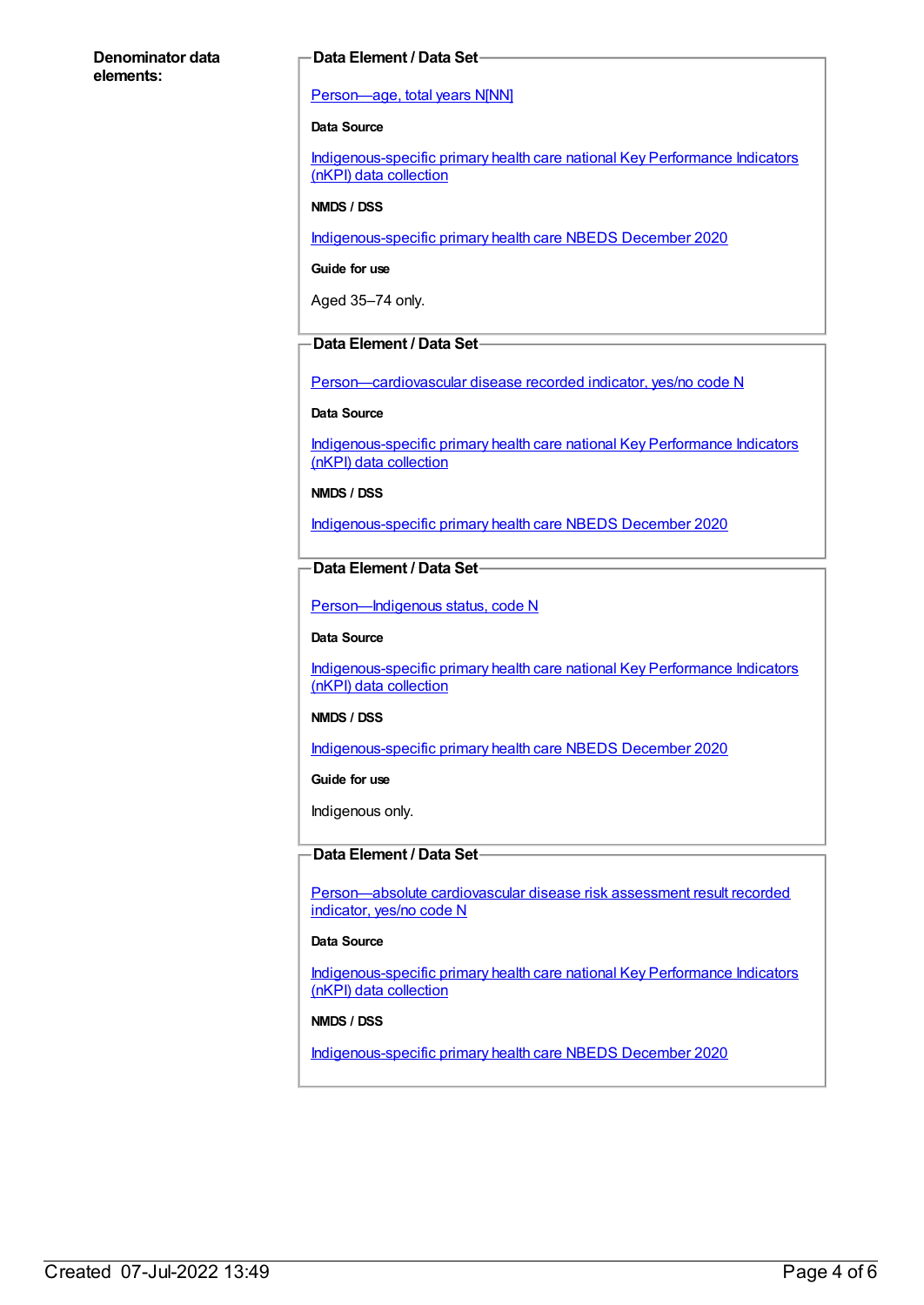| Disaggregation:                         | 1. Sex<br>a) Male<br>b) Female.                                                                       |
|-----------------------------------------|-------------------------------------------------------------------------------------------------------|
|                                         | 2. Age group:<br>a) 35-44 years<br>b) 45-54 years<br>c) 55-64 years<br>d) 65-74 years.                |
| <b>Disaggregation data</b><br>elements: | Data Element / Data Set-                                                                              |
|                                         | Person-age, total years N[NN]                                                                         |
|                                         | Data Source                                                                                           |
|                                         | Indigenous-specific primary health care national Key Performance Indicators<br>(nKPI) data collection |
|                                         | <b>NMDS / DSS</b>                                                                                     |
|                                         | Indigenous-specific primary health care NBEDS December 2020                                           |
|                                         | Guide for use                                                                                         |
|                                         | Aged 35-74 only.                                                                                      |
|                                         | Data Element / Data Set-                                                                              |
|                                         | Person-sex, code X                                                                                    |
|                                         | <b>Data Source</b>                                                                                    |
|                                         | Indigenous-specific primary health care national Key Performance Indicators<br>(nKPI) data collection |
|                                         | NMDS / DSS                                                                                            |
|                                         | Indigenous-specific primary health care NBEDS December 2020                                           |
|                                         |                                                                                                       |

**Comments:** Census date for reporting is 31 December 2020.

# **Representational attributes**

| <b>Representation class:</b> | Percentage |
|------------------------------|------------|
| Data type:                   | Real       |
| Unit of measure:             | Person     |
| Format:                      | N[NN].N    |
|                              |            |

# **Indicator conceptual framework**

| <b>Framework and</b> | <b>Effective/Appropriate/Efficient</b> |
|----------------------|----------------------------------------|
| dimensions:          |                                        |

**Data source attributes**